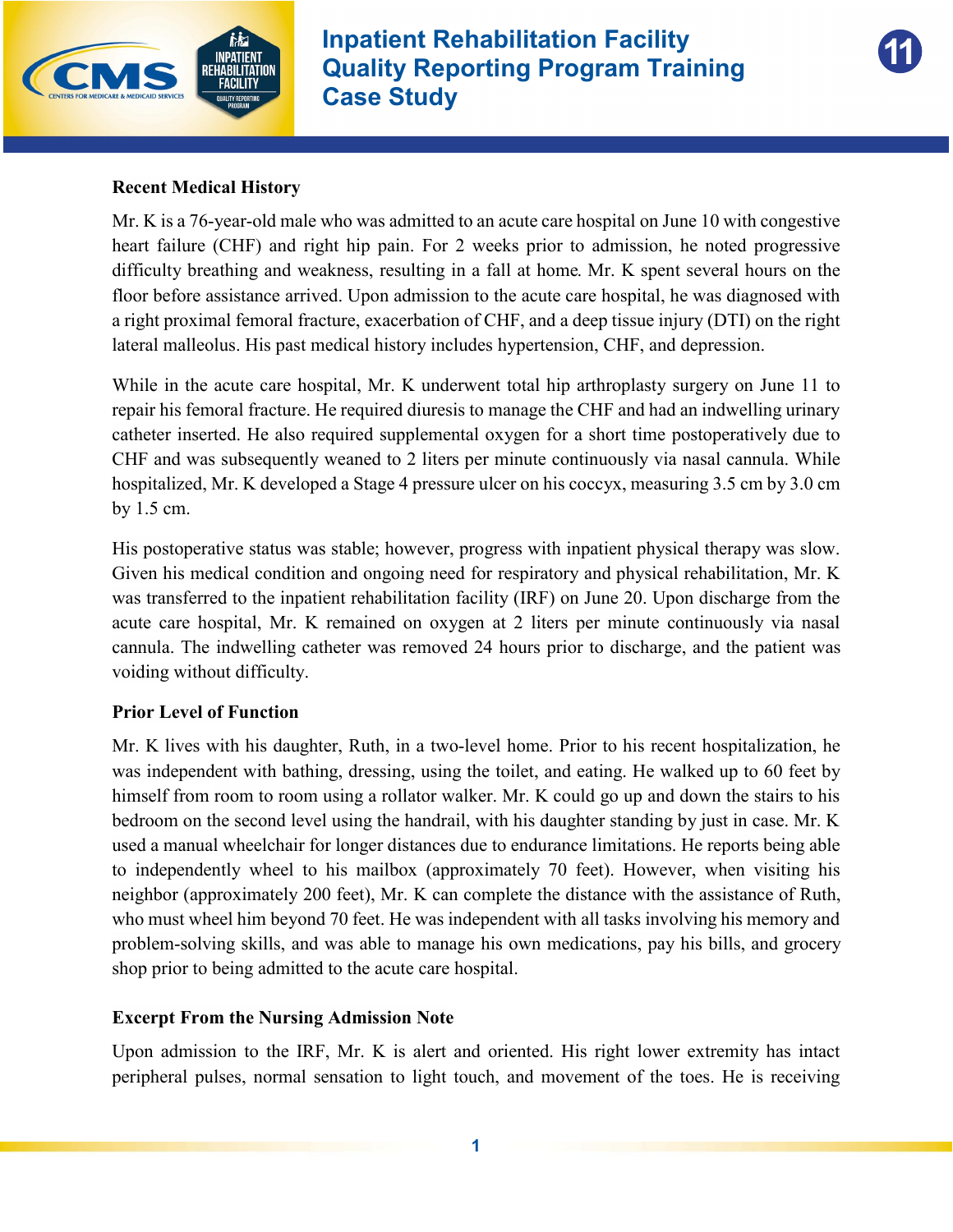

oxygen continuously at 2 liters per minute via nasal cannula, and his lungs are clear to auscultation bilaterally.

The registered nurse (RN) conducts a skin assessment and notes the following findings:

- · Coccyx pressure ulcer presents with partial thickness tissue loss. It is clean with epithelial tissue at the wound edges and granulation tissue filling the wound bed. The ulcer measures 2.0 cm by 1.0 cm by 0.25 cm.
- Right lateral malleolus has an intact blood-filled blister and surrounding tissue is soft and boggy upon palpation. It is determined to be a DTI.
- Right femoral surgical site is clean, dry, and well-approximated, with surgical staples closing the 10-cm incision line.

The RN reviews the acute care transfer notes and identifies documentation that the coccyx pressure ulcer was classified as a Stage 4. The RN also notes documentation regarding a DTI on the right lateral malleolus.

# **Excerpt From the Pharmacy Admission Note**

On the day of transfer to the IRF, the pharmacist reviews the patient's admission medication orders, as follows:

- · Lisinopril 10 mg by mouth daily.
- · Docusate 50 mg by mouth daily.
- · Ibuprofen 600 mg by mouth every 4 hours as needed for mild to moderate pain.
- · Venlafaxine 75 mg by mouth daily.
- · Furosemide 20 mg by mouth twice a day.
- Potassium chloride 20 mEq by mouth once daily.
- · Ibuprofen 400 mg by mouth every 4 hours as needed for mild pain or fever.
- · Enoxaparin 40 mg subcutaneous daily for 20 days post-operatively (last dose to be administered on July 1).
- · Oxygen 2 liters per minute continuously via nasal cannula.

The pharmacist notes that the patient has no known drug allergies. However, he identifies that two different doses of the same medication to address mild pain were ordered, which could exceed the maximum daily dosage for ibuprofen. The pharmacist identifies this as duplicate therapy. He contacts the admitting physician and leaves a message to discuss these orders. One hour later, the admitting physician returns the pharmacist's phone call to clarify and change the order, as follows: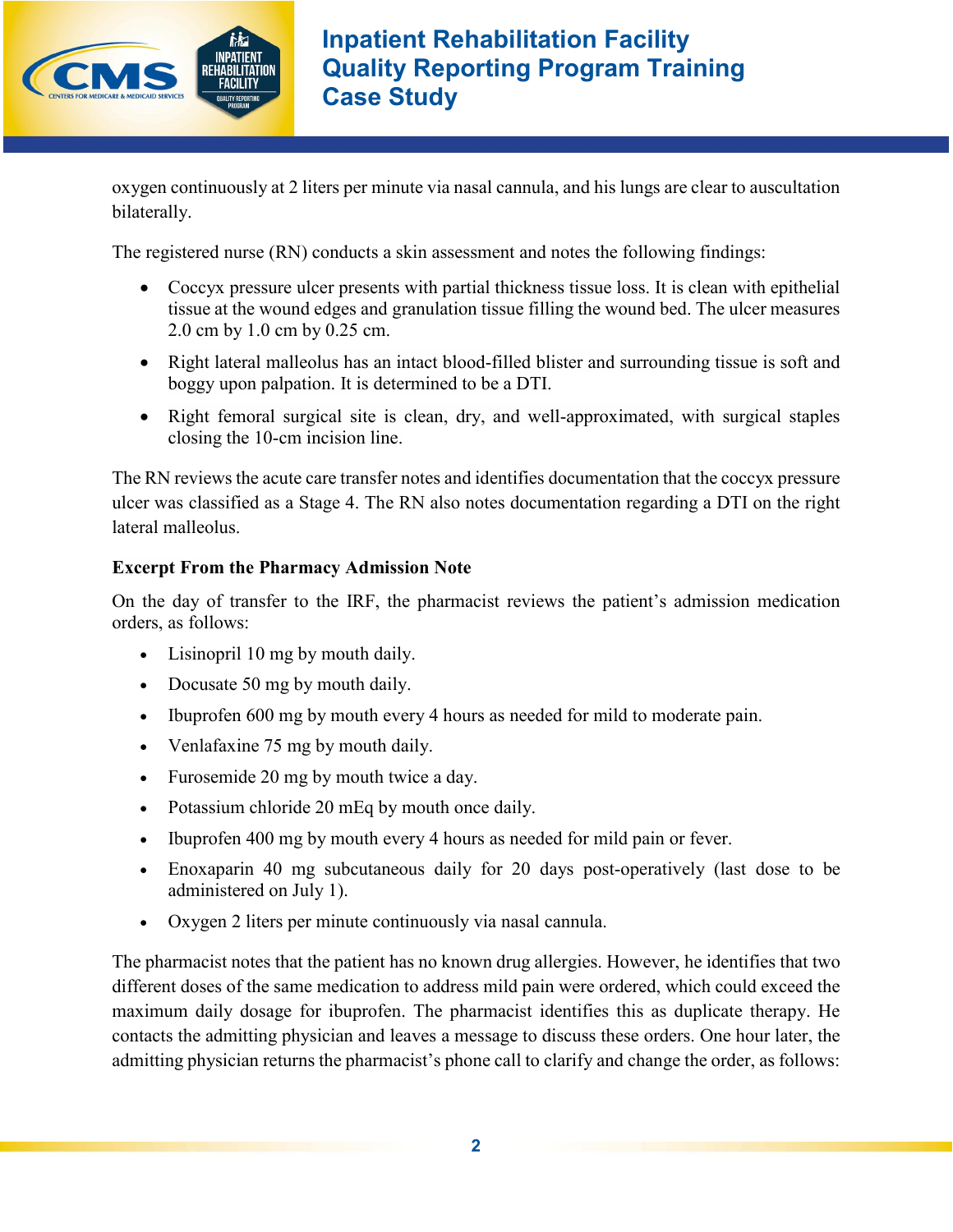

- · **Original orders discontinued:** 
	- Ibuprofen 600 mg by mouth every 4 hours as needed for mild to moderate pain.
	- Ibuprofen 400 mg by mouth every 4 hours as needed for mild pain or fever.
- · **Revised order:**
	- Ibuprofen 400 mg by mouth every 4 hours as needed for mild to moderate pain or fever.

That evening, the charge nurse notes and implements the order.

# **Excerpt from Occupational Therapy Admission Evaluation**

Mr. K follows a no-added-salt, regular consistency diet. Once a meal tray is placed in front of Mr. K, he requires a certified nursing assistant (CNA) to cut his food into small pieces and open containers. Mr. K is then able to eat without assistance. It is anticipated that Mr. K will return to his prior level of eating independently at discharge.

Mr. K requires a CNA to set up his oral hygiene items in the bathroom. For safety, the CNA supervises as Mr. K brushes his teeth while standing. Once he completes this activity, the CNA puts the items away and provides contact guard as he walks back to bed. It is anticipated Mr. K will not require any type of assistance with this activity by discharge.

Mr. K uses a raised toilet seat and requires the assistance of a helper to complete toilet transfers and toileting hygiene. The helper provides contact guard as Mr. K lowers his slacks and underwear. The helper then supports Mr. K's trunk while slowly lowering him onto the toilet, with the patient providing most of the effort. After he finishes, Mr. K wipes himself and the helper provides some lifting assistance (with Mr. K providing most of the effort) as Mr. K gets off the toilet. Once standing, Mr. K requires steadying assistance from the helper while he adjusts his underwear and slacks. The occupational therapist anticipates that Mr. K will perform toilet transfers and manage his perineal hygiene, underwear, and slacks without any type of assistance by discharge.

# **Excerpt from Physical Therapy Admission Evaluation**

Mr. K walks 10 feet with a rollator walker and assistance of one helper. He requires steadying as he begins to walk and then progressively requires some of his weight to be supported for the last 3 feet of the 10-foot walk. By discharge, it is expected that Mr. K will require standby assistance from one helper while walking 10 feet using a rollator walker.

Due to the patient's fatigue and decreased endurance, the physical therapist (PT) was unable to evaluate Mr. K's ability to walk 50 feet with two turns. Currently, Mr. K requires a manual wheelchair for distances beyond 15 feet. Based on his prior mobility status, comorbidities, current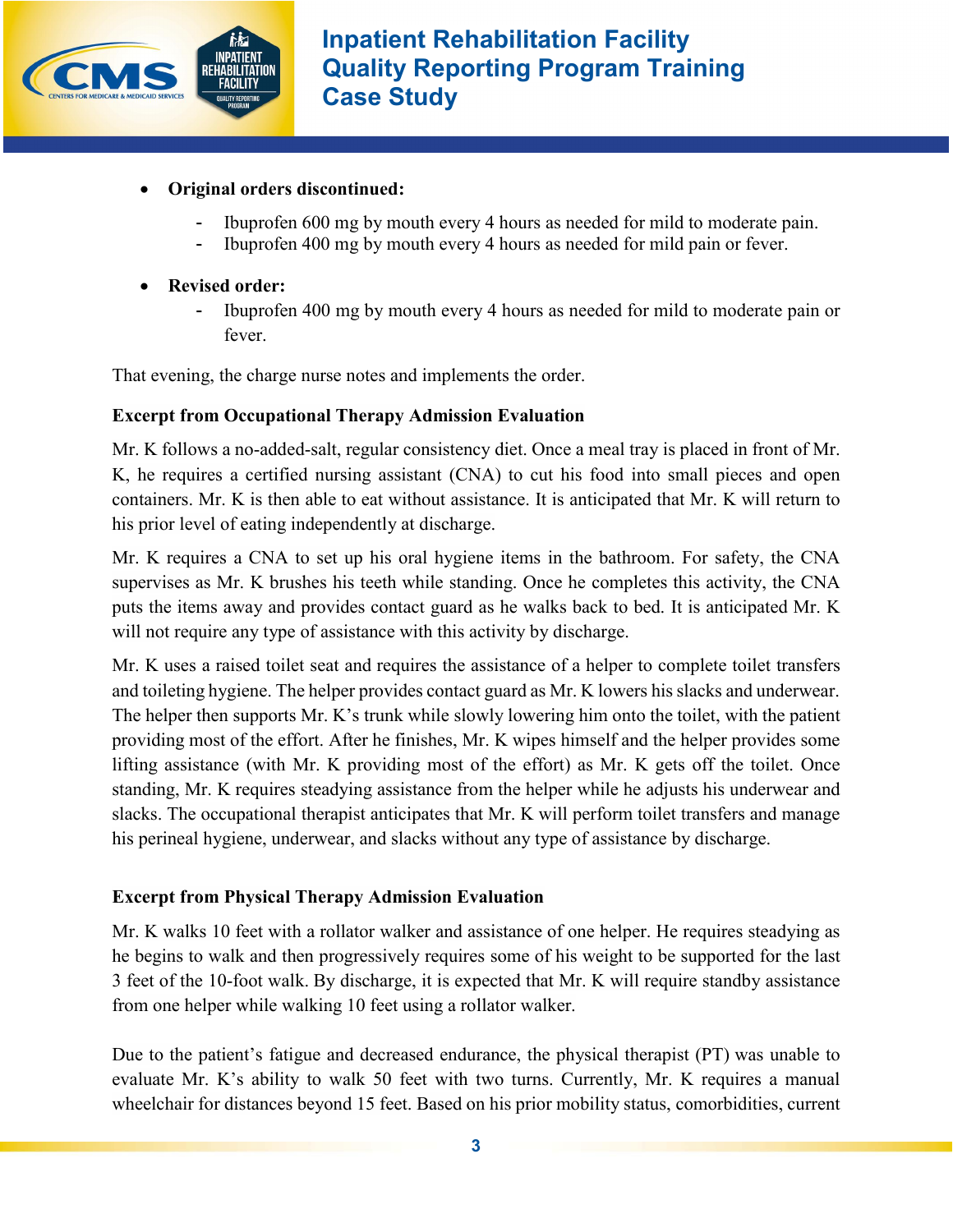

functional performance, and motivation to improve, the PT anticipates that Mr. K will require contact guard assistance when walking 50 feet and making two turns using a rollator walker by discharge.

The PT did not attempt to evaluate Mr. K's ability to walk 150 feet, as Mr. K was not walking more than 60 feet prior to his current injury. The discharge goal is not applicable for walk 150 feet.

Once seated in his manual wheelchair, Mr. K propels himself about 20 feet and completes two turns with some assistance from a helper to straighten himself after a turn. The helper propels his wheelchair for the last 30 feet due to his poor endurance. It is anticipated that by discharge Mr. K will increase his endurance and complete this activity without any type of assistance.

When assessing his ability to wheel longer distances in the manual wheelchair, the PT identifies that Mr. K usually becomes fatigued after propelling 20 feet and the therapist must complete the remaining 130 feet distance. By discharge, it is anticipated that Mr. K will be able to self-propel his wheelchair approximately 70 feet (his prior level), and then will require a helper to assist with completing further distances, such as 150 feet.

## **Excerpt From the Interdisciplinary and Physician Progress Notes**

Mr. K continues to demonstrate a stable respiratory status and is successfully weaned to room air maintaining an oxygen saturation level of 90–92 percent.

On day 5 of the IRF stay, Mr. K complains of a sudden onset of severe pain in his right ankle after bumping it against the foot rest of the wheelchair. He reports his pain as severe, rating it a 10 out of 10 on the pain scale. The RN assesses Mr. K's right ankle and finds that the DTI has opened, draining copious amounts of serosanguinous fluid and bone is visible. The physician is contacted and arrives to evaluate the patient. He orders a wound care consult and hydrocodone bitartrate and acetaminophen 5mg/500mg – one tablet every 6 hours as needed for ankle pain.

At 11 a.m. that day, the RN administers the first dose of the newly prescribed pain medication. The nurse returns in 30 minutes to evaluate the effect of the medication and notes that Mr. K is experiencing nausea, dizziness, and itching of the face and throat. The physician is called and immediately arrives on the unit to evaluate Mr. K. The physician orders a dose of intravenous diphenhydramine, which was given immediately by the nurse. He also orders 2 liters of oxygen continuously via nasal cannula and discontinues the order for the hydrocodone bitartrate and acetaminophen. The physician orders diphenhydramine 25 mg by mouth every 6 hours as needed for the allergic symptoms. He discontinues the existing order for ibuprofen and increases the dose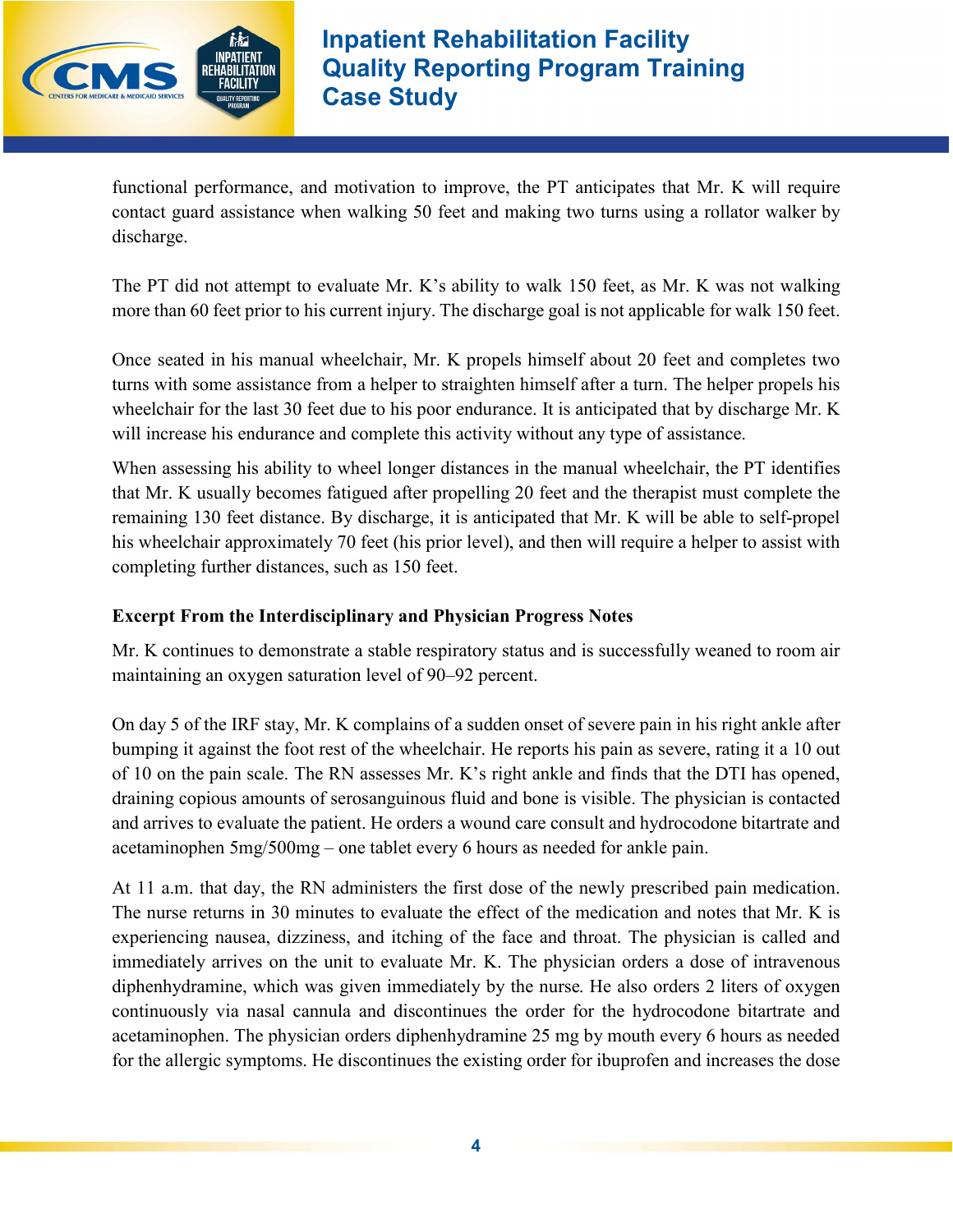

to ibuprofen 800 mg by mouth every 6 hours as needed for ankle pain and reinforces the need to monitor for bleeding.

Within the next 24 hours, Mr. K stabilizes, and the wound care consult is completed. The right ankle is numerically staged as a Stage 4 pressure ulcer. Wound care treatments are initiated, and the patient's pain is effectively managed on ibuprofen, with no signs or symptoms of bleeding. During the next week, he is successfully weaned to room air, maintaining oxygen saturations of 90–92 percent.

On day 8, the pressure ulcer on the coccyx has begun to show improvement. It now measures 1.5 cm by 1.0 cm by 0.5 cm, and it is clean with granulation tissue. The pressure ulcer on the right ankle has full thickness tissue loss, exposing bone, and continues to drain copious amounts of fluid. Evidence of maceration is noted on the wound edges. The choice of dressing is reevaluated to protect the surrounding skin while managing drainage.

## **Excerpt from Occupational Therapy Discharge Assessment Note**

Mr. K continues to tolerate a no-added-salt, regular consistency diet. He opens containers and uses utensils to feed himself and a cup/glass to drink liquids without assistance. Mr. K brushes his teeth and performs all oral hygiene tasks without any type of assistance. Mr. K performs toilet transfers using a raised toilet seat and manages his perineal hygiene, underwear, and slacks without any type of assistance from a helper.

### **Excerpt from Physical Therapy Discharge Assessment Note**

Mr. K walks 10 feet using a rollator walker with supervision from a helper due to his balance limitations. He walks 50 feet, making two turns using a rollator walker and contact guard assistance from a helper. Mr. K cannot walk the entire distance required for the activity of walking 150 feet. This activity was not attempted as Mr. K was not walking 150 feet prior to his current injury.

Mr. K wheels himself 60 feet and completes two turns using a manual wheelchair without any type of assistance, which is close to his prior level of function. He is unable to wheel 150 feet. A helper is needed to propel his manual wheelchair 90 feet, the remaining distance of the 150 feet.

### **Excerpt From the Nursing Discharge Note**

Mr. K continues to improve. His cardiopulmonary status has stabilized, surgical staples have been removed and the surgical incision has fully healed. Effective pain control has been achieved and he no longer requires analgesics. Mr. K has not had any additional clinically significant medication issues.